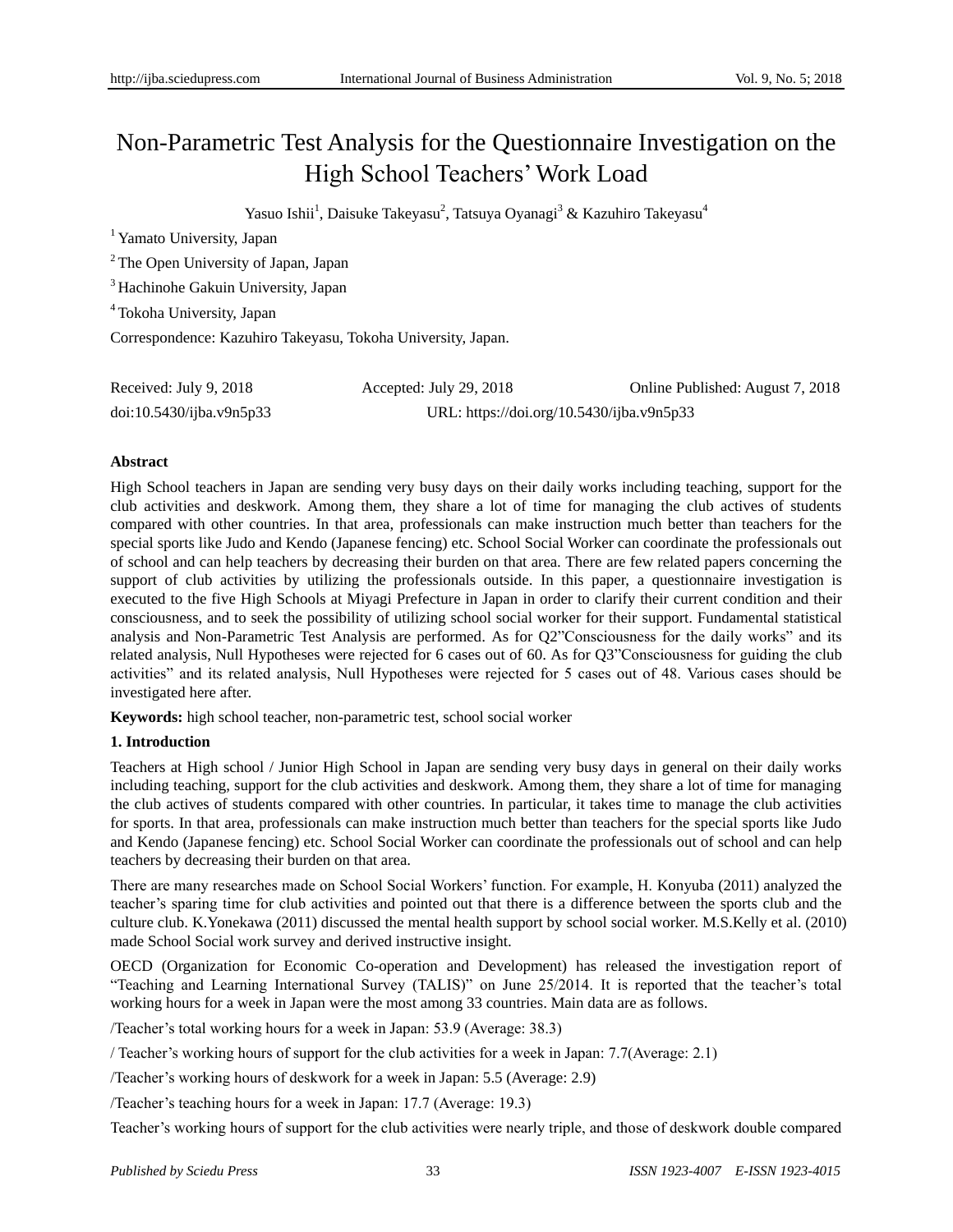with the average, while the teaching hours were less than those of the average. They are too busy for the support of the club activities and deskwork, which causes bad influence on their teaching activities.

Although there are some related papers as these, but there are few related papers concerning the support of club activities by utilizing the professionals outside especially in the Japanese case.

In this paper, a questionnaire investigation is executed to the five High Schools at Miyagi Prefecture in Japan in order to clarify their current condition and their consciousness, and to seek the possibility of utilizing school social worker for their support. Fundamental statistical analysis and Non-Parametric Test Analysis are performed. Some interesting results were obtained.

The rest of the paper is organized as follows. Outline of questionnaire investigation is stated in section 2. Non-Parametric Test Analysis is conducted in section 3 which is followed by the Remarks of section 4.

#### **2. Outline and the Basic Statistical Results of the Questionnaire Research**

#### *2.1 Outline of the Questionnaire Research*

We make a questionnaire investigation for the Support of High School Teachers by the School Social Worker. The outline of questionnaire research is as follows. Questionnaire sheet is attached in Appendix.

| (1) | Scope of investigation | : High School Teacher, 5 High Schools in Miyagi Prefecture, Japan |
|-----|------------------------|-------------------------------------------------------------------|
| (2) | Period                 | : August~October 2015                                             |
| (3) | Method                 | $\therefore$ Leave until called for                               |
| (4) | Collection             | : Number of distribution $309$                                    |
|     |                        | Number of collection 167 (collection rate 54.0%)                  |
|     |                        | Valid answer 167                                                  |
|     |                        |                                                                   |

### *2.2 Basic Statistical Results*

Now, we show the main summary results by single variable.

2.2.1 Characteristics of Answers (Q4)

(1) Sex (Q4-1)

Male: 65.9%

Female: 34.1%

(2) Age (Q4-2)

20~29: 23.2%

30~39: 24.4%

40~49: 29.3%

50~59: 18.9%

More than 60: 4.3%

(3) Position (Q4-3)

Deputy Principal: 0.6%

A person in charge of educational affairs: 13.3%

Teacher: 58.4%

Lecturer: 22.9%

Assistant: 1.2%

Miscellaneous: 3.6%

(4) Experience as a teacher (Q4-4)

More than 10 years consists of 60.7%.

(5) How many years are you working for the present school?

5~9 years (22.3%) and more than 10 years (60.7%) consist of 80.3%.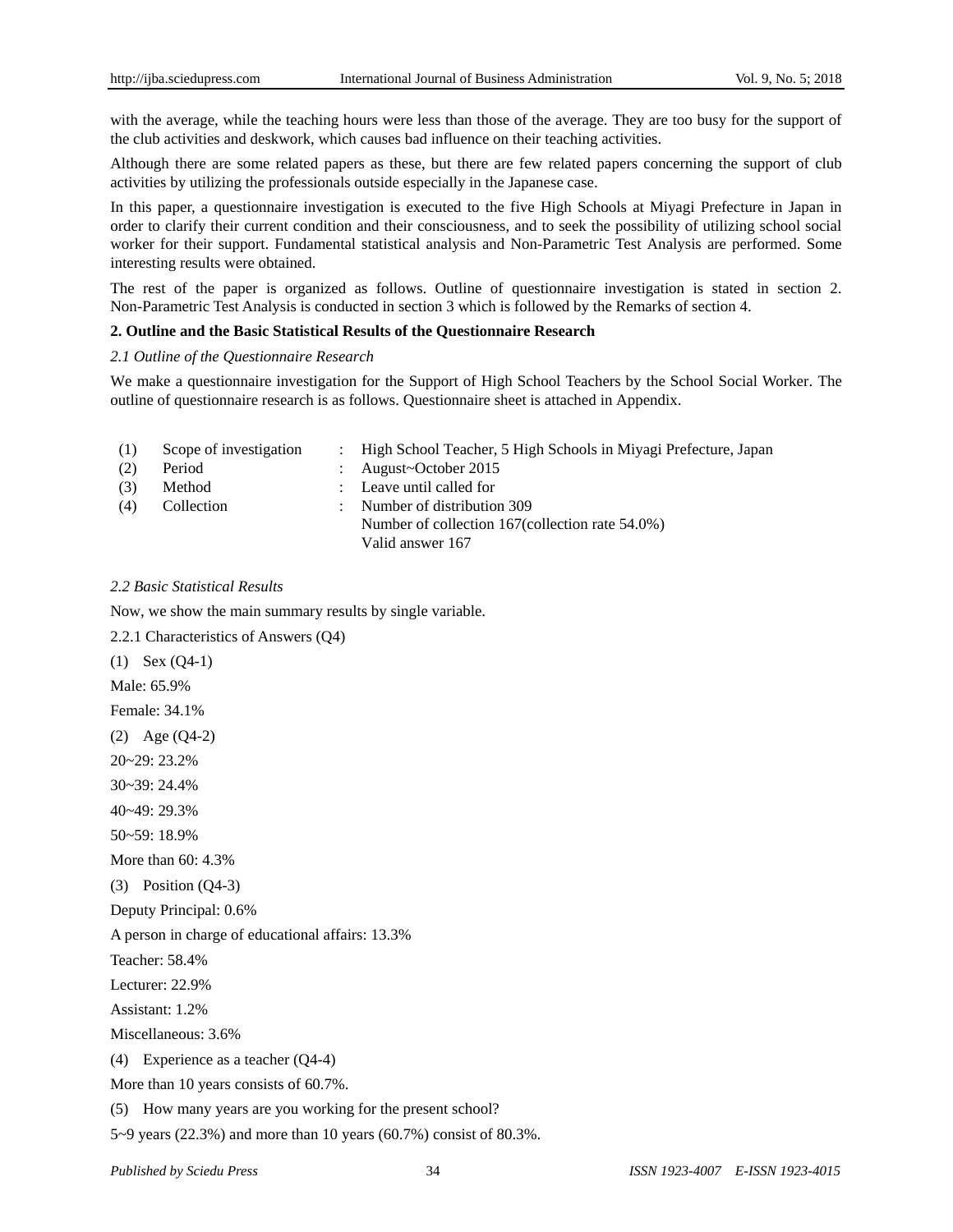2.2.2 Club Activities

(1) Sports Club (Q 1-2-1)

Large part one is Soccer (9.01%), Baseball (7.21%), Volleyball (7.21%) and Table Tennis (7.21%).

(2) Culture Club (Q1-2-2)

Main items are as follows.

/Broadcast Department: 6.15%, /Literature: 4.62%, /Brass ensemble: 4.62%, /Instrumental music: 4.62%/, Shogi(Japanese chess): 4.62%.

(3) How about the sort of job? (Q1-2-2-3)

/Adviser: 72.1%, /Deputy Adviser: 20.6%, Miscellaneous: 7.3%

Adviser holds the majority.

(4) Is the club strong enough to participate in the national sports match? (Q1-2-2-4)

Nearly 1/4 of them are the strong teams to participate in the national sports match.

(5) Is the club activity active? (Q1-2-2-5)

More than half of them have selected "Yes".

(6) How long a time do you spare for the club activity (Include moving time) (Q1-2-2-6)

Up to 60 hours in month is nearly half and up to 90 hours reaches nearly  $3/4$  in the total.

2.2.3 Consciousness for the Daily Works (Q2)

(1) Feel it burden to teach (Q2-1)

Nearly 16% of the teachers feel it burden to teach.

(2) Feel it burden to prepare for teaching (Q2-2)

Nearly 1/4 of the teachers feel it burden to prepare for teaching.

(3) Feel it burden to instruct for learning (Q2-3)

Nearly 13% of the teachers feel it burden to instruct for learning.

(4) Feel it burden to handle the students' performance (Q2-4)

Nearly 1/4 of the teachers feel it burden to handle the students' performance.

(5) Feel it burden to guide students (Q2-5)

Nearly 40% of the teachers feel it burden to guide students.

(6) Feel it burden to guide club activities (Q2-6)

Nearly 1/3 of the teachers feel it burden to guide club activities.

(7) Feel it burden to manage the class (Q2-8)

Nearly 1/5 of the teachers feel it burden to manage the class.

(8) Feel it burden to deal with meeting, advance arrangement (Q2-9)

Nearly 23% of the teachers feel it burden to deal with meeting, advance arrangement.

(9) Feel it burden to deal with parents (Q2-10)

Nearly 23% of the teachers feel it burden to deal with parents.

2.2.4 Consciousness for Guiding the Club Activities (Q3)

(1) Worthwhile to guide club activities (Q3-1)

Positive attitude to this theme can be seen (52%).

(2) It is better for the professionals to guide club activities (Q3-2)

Strong positive attitude to this theme can be confirmed (79%).

(3) I do not know the club field precisely that I take charge of (Q3-3)

Rather many teachers (31%) feel anxiety for their expertise in their club field.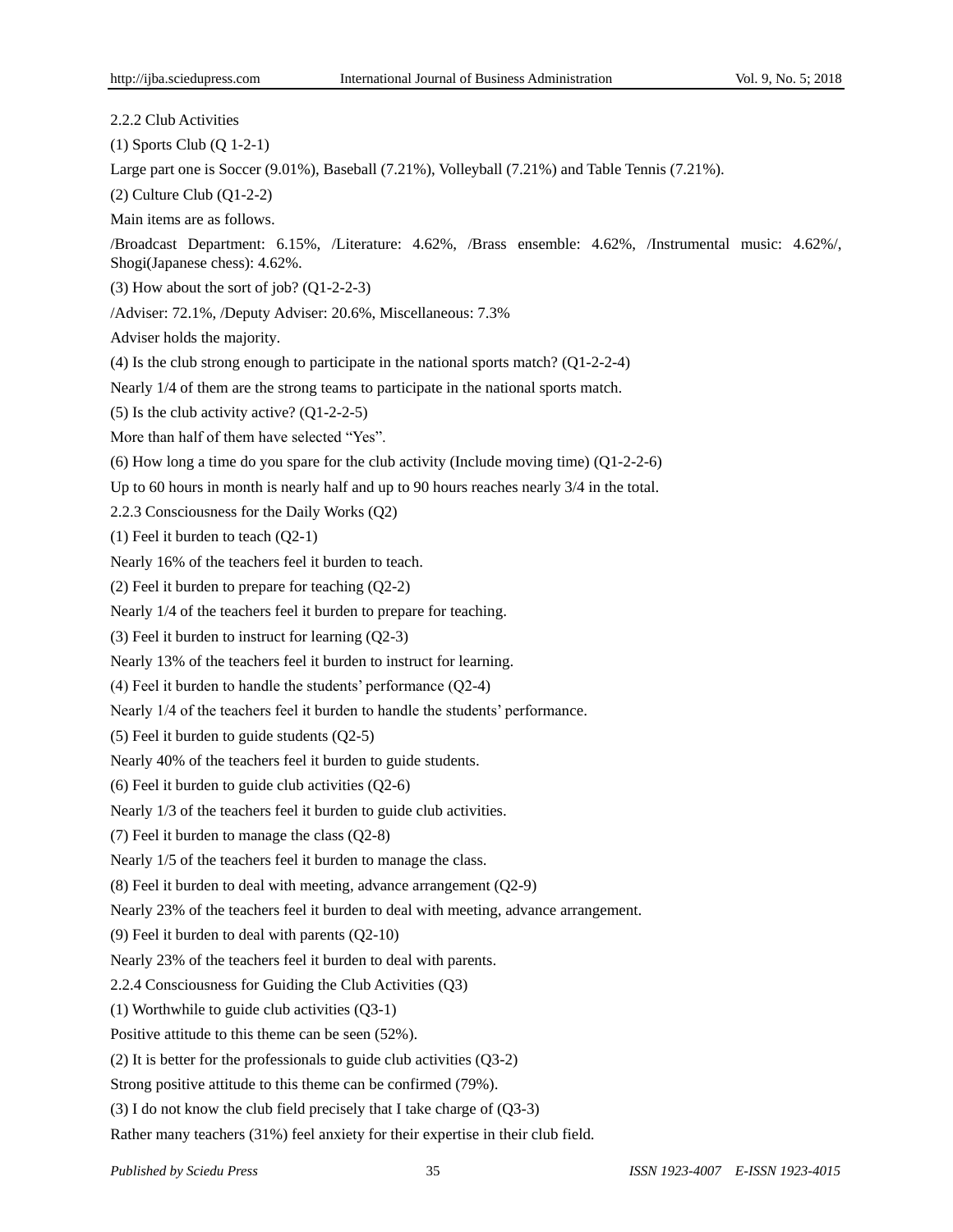(4) Quite tired because of the activity on holiday (Q3-5)

Nearly 40% of them feel tired because of the club activity on holiday.

(5) Have a hard time for the technical guidance (Q3-6)

Nearly 31% of them have a hard time for the technical guidance.

(6) Have a hard time for the mental guidance (Q3-7)

Nearly 1/3 of them have a hard time for the mental guidance.

(7) Want to have a person to consult with in guiding club activities (Q3-8)

Nearly 41% of them want to have a person to consult with in guiding club activities.

### **3. Non-Parametric Test**

Non-Parametric Test is executed concerning Q2 "Consciousness for the daily works" and Q3 "Consciousness for guiding the club activities". Cross tabulation is calculated for the items of Q4-1 "Sex", Q4-2 "Age", Q4-3 "Position", Q4-4 " Experience as a teacher", Q4-5 "How many years are you working for the present school?", Q4-7 "Marriage" etc.

Significance probability is calculated as Table 1 and Table 2 for each case. Hatched parts in Table 1 and Table 2 are the Null Hypothesis rejected cases under 5% significance level.

As Q2 and Q3 are ordinal scale, Kruskal Wallis Test is examined, which reflects order information.

|                | Burden<br>for<br>teaching | Burden<br>for<br>preparing<br>teaching | Burden<br>for<br>instructi<br>ng<br>learning | Burden for<br>handling<br>students'<br>performance | Burden<br>for<br>guiding<br>students | Burden for<br>guiding<br>club<br>activities | Burden for<br>attending<br>conference | Burden<br>for<br>managing<br>the class | Burden<br>for<br>dealing<br>with<br>meeting | Burden<br>for<br>dealing<br>with<br>parents |
|----------------|---------------------------|----------------------------------------|----------------------------------------------|----------------------------------------------------|--------------------------------------|---------------------------------------------|---------------------------------------|----------------------------------------|---------------------------------------------|---------------------------------------------|
| Sex            | 0.897                     | 0.689                                  | 0.717                                        | 0.838                                              | 0.442                                | 0.114                                       | 0.396                                 | 0.390                                  | 0.222                                       | 0.691                                       |
| Age            | 0.029                     | 0.695                                  | 0.096                                        | 0.264                                              | 0.313                                | 0.633                                       | 0.563                                 | 0.041                                  | 0.009                                       | 0.359                                       |
| Position       | 0.452                     | 0.563                                  | 0.309                                        | 0.204                                              | 0.208                                | 0.182                                       | 0.110                                 | 0.078                                  | 0.140                                       | 0.019                                       |
| Experience     |                           |                                        |                                              |                                                    |                                      |                                             |                                       |                                        | 0.129                                       | 0.077                                       |
| years as a     | 0.312                     | 0.838                                  | 0.311                                        | 0.105                                              | 0.535                                | 0.459                                       | 0.213                                 | 0.051                                  |                                             |                                             |
| teacher        |                           |                                        |                                              |                                                    |                                      |                                             |                                       |                                        |                                             |                                             |
| Experience     |                           |                                        |                                              |                                                    |                                      |                                             |                                       |                                        | 0.251                                       | 0.006                                       |
| years at the   | 0.407                     | 0.663                                  | 0.407                                        | 0.568                                              | 0.233                                | 0.773                                       | 0.101                                 | 0.043                                  |                                             |                                             |
| present school |                           |                                        |                                              |                                                    |                                      |                                             |                                       |                                        |                                             |                                             |
| Marriage       | 0.456                     | 0.728                                  | 0.260                                        | 0.873                                              | 0.959                                | 0.840                                       | 0.086                                 | 0.270                                  | 0.783                                       | 0.927                                       |

Table 1. Q2 "Consciousness for the daily works"

Table 2. Q3 "Consciousness for guiding the club activities"

|                                              | Feel<br>worthwh<br>ile | Better for the<br>professionals<br>to guide club<br>activities | Inexper<br>ience | Cannot to<br>share time<br>to prepare<br>teaching | Ouite<br>tired on<br>holiday<br>activity | Have a hard<br>time for the<br>technical<br>guidance | Have a hard<br>time for the<br>mental<br>guidance | Want the<br>person to<br>consult with |
|----------------------------------------------|------------------------|----------------------------------------------------------------|------------------|---------------------------------------------------|------------------------------------------|------------------------------------------------------|---------------------------------------------------|---------------------------------------|
| <b>Sex</b>                                   | 0.662                  | 0.531                                                          | 0.246            | 0.274                                             | 0.416                                    | 0.020                                                | 0.889                                             | 0.025                                 |
| Age                                          | 0.261                  | 0.334                                                          | 0.335            | 0.650                                             | 0.311                                    | 0.136                                                | 0.838                                             | 0.033                                 |
| Position                                     | 0.984                  | 0.361                                                          | 0.633            | 0.148                                             | 0.055                                    | 0.119                                                | 0.021                                             | 0.171                                 |
| Experience years<br>as a teacher             | 0.129                  | 0.674                                                          | 0.269            | 0.113                                             | 0.629                                    | 0.624                                                | 0.668                                             | 0.022                                 |
| Experience years<br>at the present<br>school | 0.331                  | 0.938                                                          | 0.619            | 0.100                                             | 0.830                                    | 0.845                                                | 0.135                                             | 0.203                                 |
| Marriage                                     | 0.923                  | 0.903                                                          | 0.086            | 0.483                                             | 0.493                                    | 0.081                                                | 0.238                                             | 0.124                                 |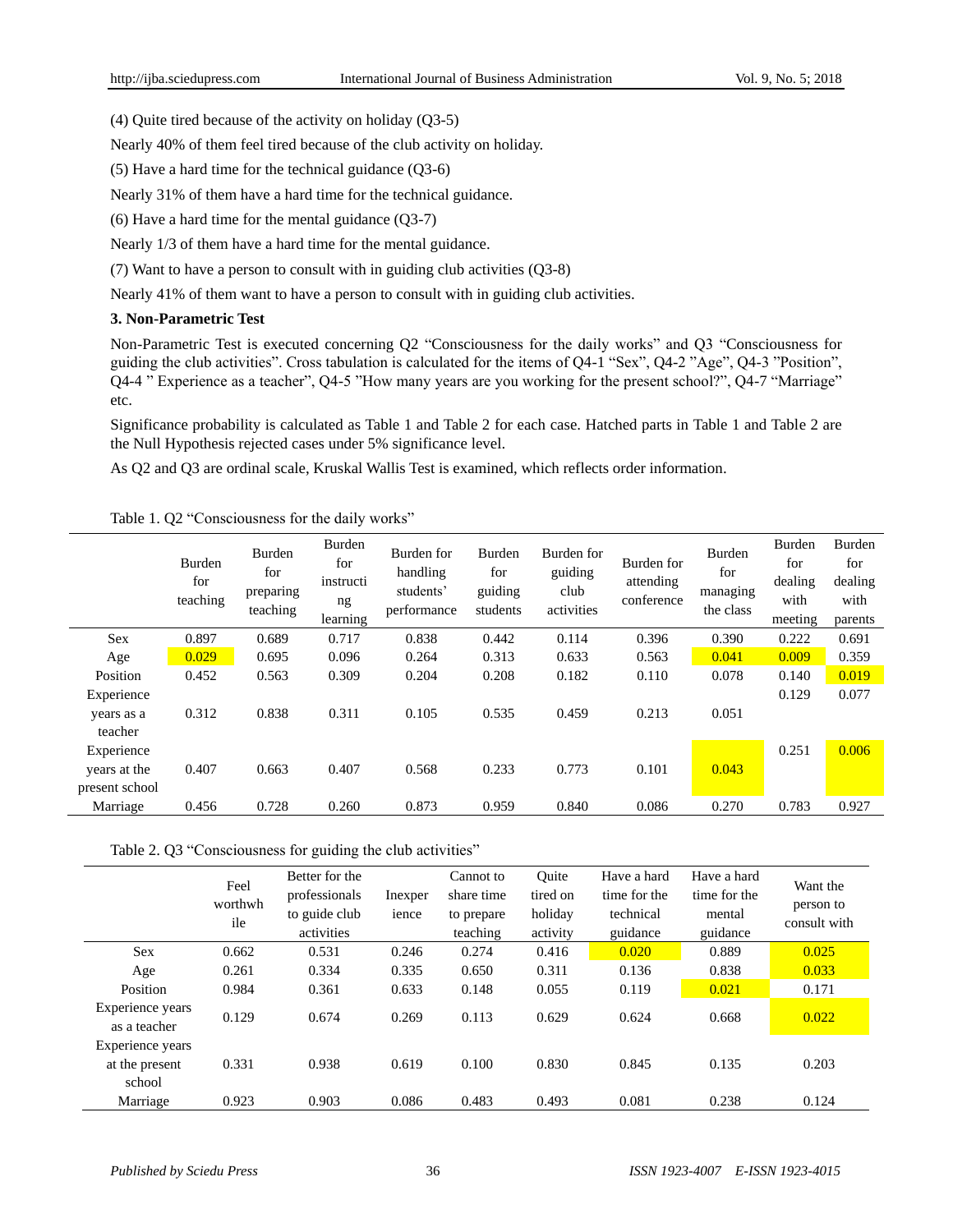Each case of hatched parts is considered hereafter in the following section.

*3.1 Age and Daily Works*

3.1.1 Age and the Burden for Teaching

#### Table 3. Age and the Burden for teaching

|         |         |           |               | 2-1 Burden for teaching |            |                              |            |       |  |  |
|---------|---------|-----------|---------------|-------------------------|------------|------------------------------|------------|-------|--|--|
|         |         |           | Think it very | Slightly think          | Cannot say | Slightly do not Do not think |            |       |  |  |
|         |         |           | much          | SO.                     | either     | think so                     | SO.        | Total |  |  |
| $4 - 2$ | Under   | Frequency |               | 0                       |            |                              | $\Omega$   |       |  |  |
| Age     | 20      | $\%$      | 100.0         | .0                      | .0         | .0                           | $\Omega$ . | 100.0 |  |  |
|         | 20-29   | Frequency |               |                         |            | 22                           | 8          | 37    |  |  |
|         |         | $\%$      | 2.7           | 2.7                     | 13.5       | 59.5                         | 21.6       | 100.0 |  |  |
|         | 30-39   | Frequency | $\Omega$      | 5                       |            | 20                           | 10         | 40    |  |  |
|         |         | $\%$      | $\Omega$ .    | 12.5                    | 12.5       | 50.0                         | 25.0       | 100.0 |  |  |
|         | 40-49   | Frequency |               | 10                      | 14         | 13                           | 10         | 48    |  |  |
|         |         | $\%$      | 2.1           | 20.8                    | 29.2       | 27.1                         | 20.8       | 100.0 |  |  |
|         | 50-59   | Frequency |               | 4                       | 10         | 9                            | 6          | 30    |  |  |
|         |         | $\%$      | 3.3           | 13.3                    | 33.3       | 30.0                         | 20.0       | 100.0 |  |  |
|         | More    | Frequency |               |                         |            | 4                            | 0          |       |  |  |
|         | than 60 | $\%$      | 14.3          | 14.3                    | 14.3       | 57.1                         | $\Omega$   | 100.0 |  |  |
| Total   |         | Frequency |               | 21                      | 35         | 68                           | 34         | 163   |  |  |
|         |         | $\%$      | 3.1           | 12.9                    | 21.5       | 41.7                         | 20.9       | 100.0 |  |  |



Figure 1. Age and the burden for teaching

Teachers of 40<sup>th</sup> have a rather high burden feeling for teaching. They may hold many daily works.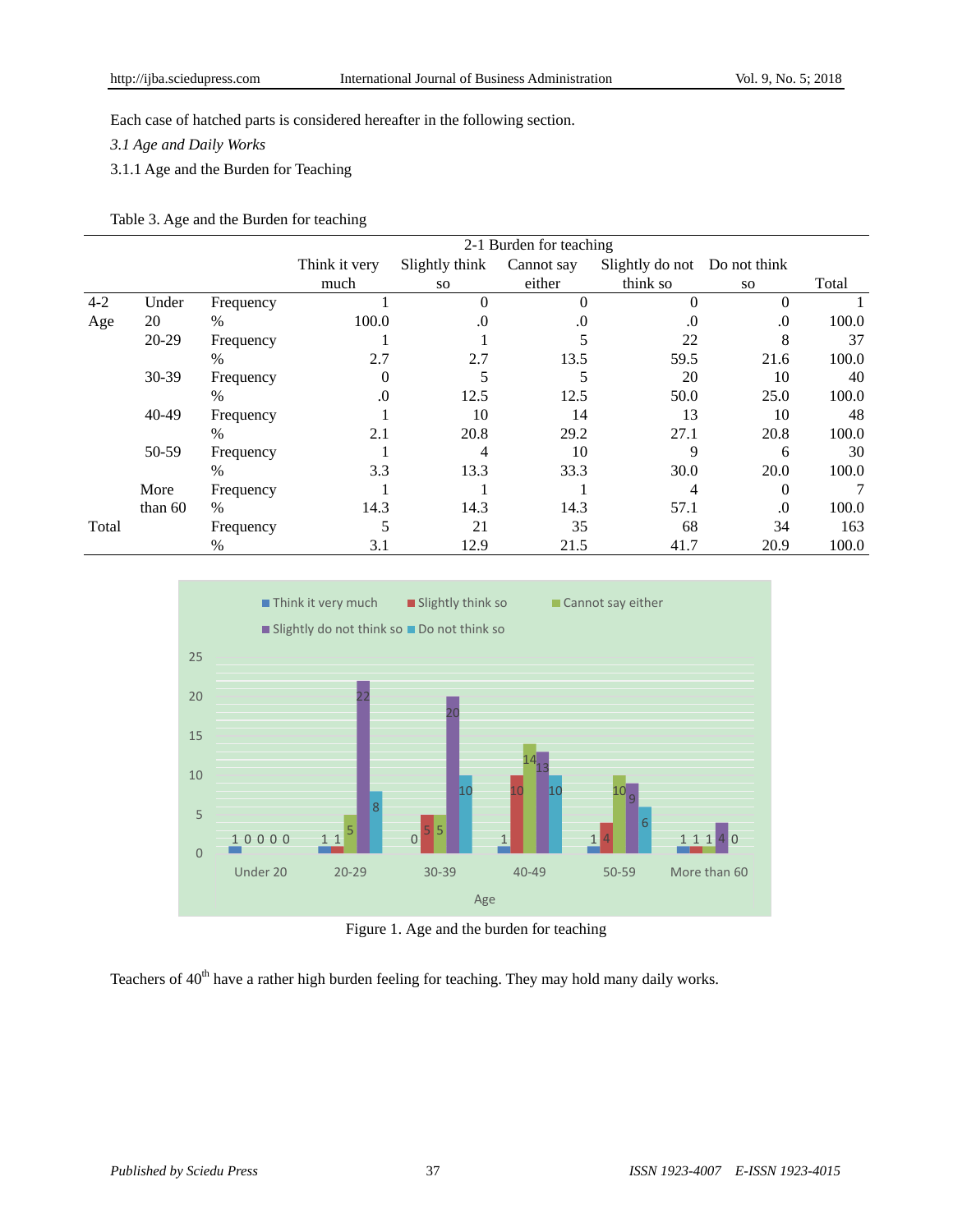### 3.1.2 Age and the Burden for Class Management

|  |  | Table 4. Age and the burden for class management |
|--|--|--------------------------------------------------|
|  |  |                                                  |

|         |       |                     |               | 2-8 Burden for class management |            |                              |      |       |  |
|---------|-------|---------------------|---------------|---------------------------------|------------|------------------------------|------|-------|--|
|         |       |                     | Think it very | Slightly think                  | Cannot say | Slightly do not Do not think |      |       |  |
|         |       |                     | much          | <b>SO</b>                       | either     | think so                     | SO.  | Total |  |
| $4 - 2$ | Under | Frequency           |               |                                 |            |                              | 0    |       |  |
| Age     | 20    | $\%$                | 100.0         | .0                              | .0         | .0                           | .0   | 100.  |  |
|         | 20-29 | Frequency           |               |                                 |            | 12                           | 11   | 36    |  |
|         |       | $\frac{0}{0}$       | .0            | 11.1                            | 25.0       | 33.3                         | 30.6 | 100.0 |  |
|         | 30-39 | Frequency           |               | 10                              | 12         | 8                            | 9    | 40    |  |
|         |       | $\frac{0}{0}$       | 2.5           | 25.0                            | 30.0       | 20.0                         | 22.5 | 100.0 |  |
|         | 40-49 | Frequency           |               |                                 | 20         | 12                           | 6    | 48    |  |
|         |       | $\%$                | 6.3           | 14.6                            | 41.7       | 25.0                         | 12.5 | 100.0 |  |
|         | 50-59 | Frequency           | 2             |                                 | 12         |                              | 6    | 29    |  |
|         |       | $\%$                | 6.9           | 17.2                            | 41.4       | 13.8                         | 20.7 | 100.0 |  |
|         |       | More than Frequency |               |                                 |            |                              |      |       |  |
|         | 60    | $\frac{0}{0}$       | .0            | .0                              | 57.1       | 42.9                         | .0   | 100.0 |  |
| Total   |       | Frequency           |               | 26                              | 57         | 39                           | 32   | 161   |  |
|         |       | $\%$                | 4.3           | 16.1                            | 35.4       | 24.2                         | 19.9 | 100.0 |  |



Figure 2. Age and the burden for class management

Teachers of  $30<sup>th</sup>$  and  $40<sup>th</sup>$  have a high burden feeling for class management.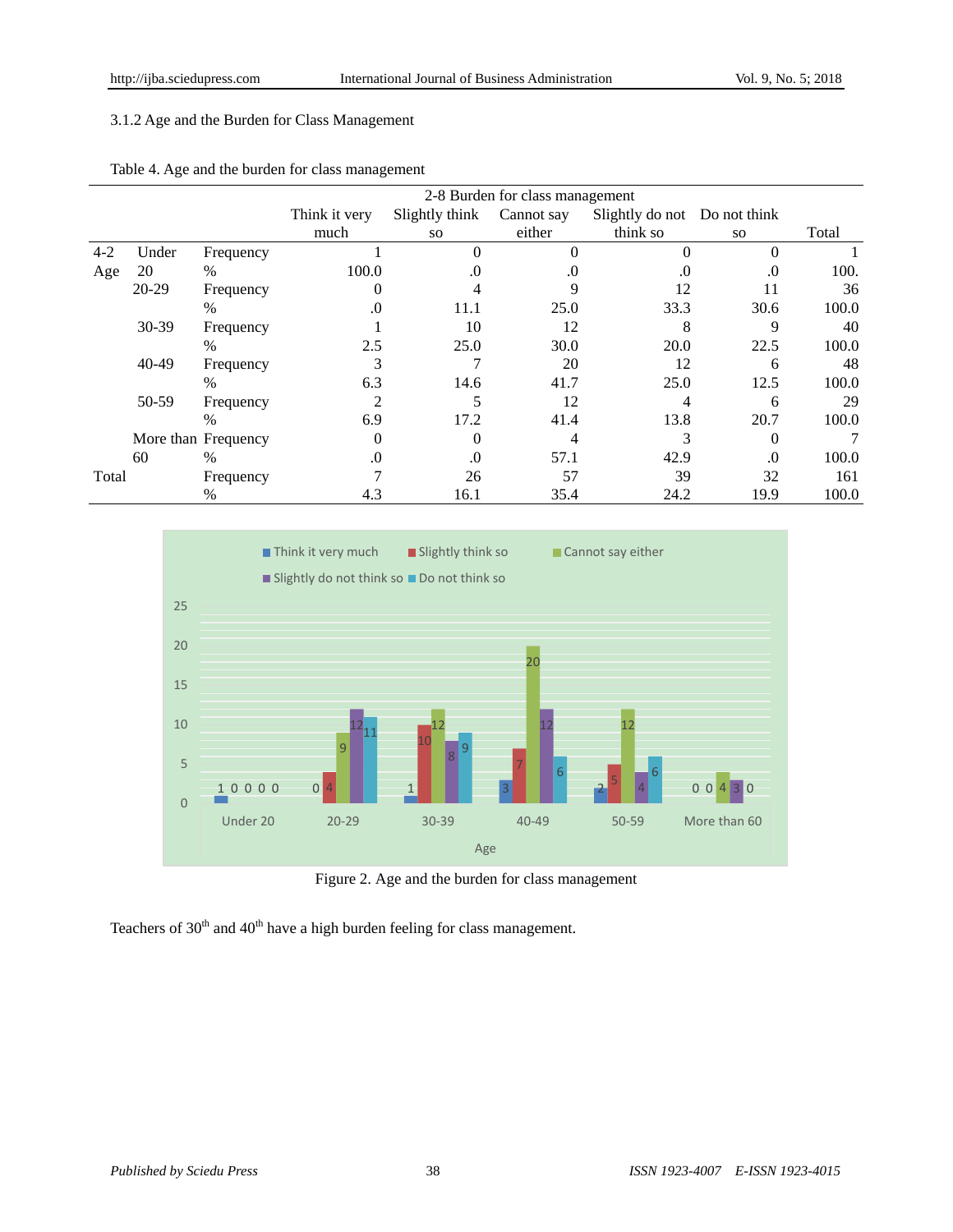### 3.1.3 Age and the Burden for Dealing With Meeting

|         |           |                     | 2-9 Burden for dealing with meeting |                |            |              |              |       |  |  |
|---------|-----------|---------------------|-------------------------------------|----------------|------------|--------------|--------------|-------|--|--|
|         |           |                     | Think it very                       | Slightly think | Cannot say | Slightly do  | Do not think |       |  |  |
|         |           |                     | much                                | <b>SO</b>      | either     | not think so | SO.          | Total |  |  |
| $4 - 2$ | Under     | Frequency           |                                     | 0              |            | 0            | 0            |       |  |  |
| Age     | 20        | $\%$                | 100.0                               | .0             | .0         | .0           | $\Omega$ .   | 100.0 |  |  |
|         | $20 - 29$ | Frequency           |                                     | 2              | 10         | 15           | 9            | 37    |  |  |
|         |           | $\%$                | 2.7                                 | 5.4            | 27.0       | 40.5         | 24.3         | 100.0 |  |  |
|         | 30-39     | Frequency           | 3                                   |                | 13         | 9            | 8            | 40    |  |  |
|         |           | $\%$                | 7.5                                 | 17.5           | 32.5       | 22.5         | 20.0         | 100.0 |  |  |
|         | $40 - 49$ | Frequency           |                                     |                | 20         | 13           | 4            | 48    |  |  |
|         |           | $\%$                | 14.6                                | 8.3            | 41.7       | 27.1         | 8.3          | 100.0 |  |  |
|         | 50-59     | Frequency           | 3                                   |                | 10         |              | 3            | 30    |  |  |
|         |           | $\frac{0}{0}$       | 10.0                                | 23.3           | 33.3       | 23.3         | 10.0         | 100.0 |  |  |
|         |           | More than Frequency | 0                                   | 2              |            |              | $\Omega$     |       |  |  |
|         | 60        | $\frac{0}{0}$       | $\cdot$                             | 28.6           | 42.9       | 28.6         | $\Omega$     | 100.0 |  |  |
| Total   |           | Frequency           | 15                                  | 22             | 56         | 46           | 24           | 163   |  |  |
|         |           | $\%$                | 9.2                                 | 13.5           | 34.4       | 28.2         | 14.7         | 100.0 |  |  |



Figure 3. Age and the burden for dealing with meeting

Teachers of  $30<sup>th</sup>$ ,  $40<sup>th</sup>$  and  $50<sup>th</sup>$  have a high burden feeling for dealing with meeting.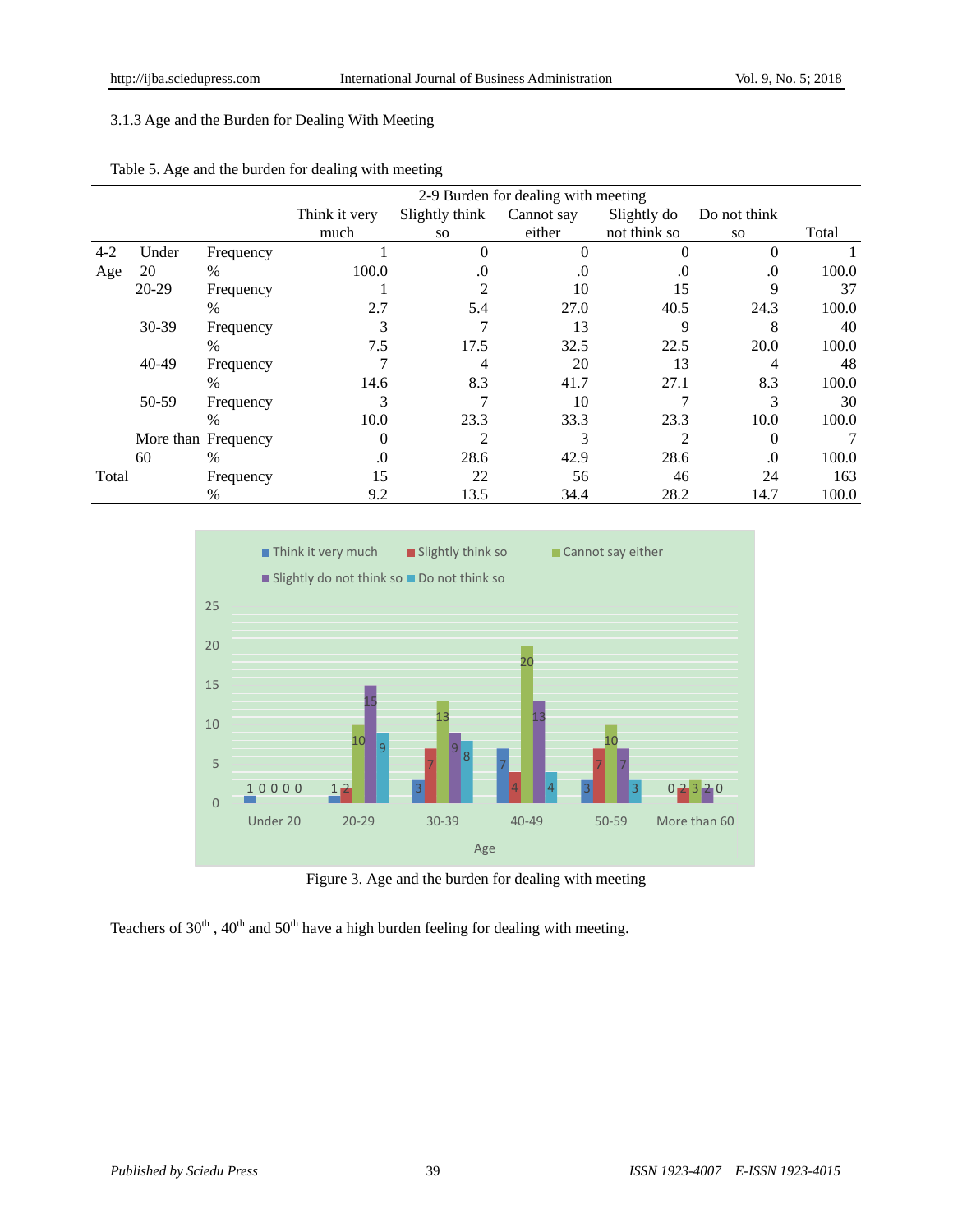### *3.2 Position and Daily Works*

### 3.2.1 Position and the Burden for Dealing With Parents

### Table 6. Position and the burden for dealing with parents

|          |                    |           | 2-10 Burden for dealing with parents |                |                |                 |                |       |  |
|----------|--------------------|-----------|--------------------------------------|----------------|----------------|-----------------|----------------|-------|--|
|          |                    |           | Think it                             | Slightly       | Cannot say     | Slightly do not | Do not think   |       |  |
|          |                    |           | very much                            | think so       | either         | think so        | SO.            | Total |  |
| $4 - 3$  | Principal          | Frequency | $\Omega$                             | 0              | $\Omega$       | $\Omega$        |                |       |  |
| Position |                    | $\%$      | $\cdot$                              | .0             | $\Omega$       | $\Omega$ .      | 100.0          | 100.0 |  |
|          | Deputy Principal   | Frequency | $\theta$                             | 2              | 7              | 8               | 5              | 22    |  |
|          |                    | $\%$      | .0                                   | 9.1            | 31.8           | 36.4            | 22.7           | 100.0 |  |
|          | A person in charge | Frequency | $\tau$                               | 20             | 34             | 26              | 10             | 97    |  |
|          | of educational     | $\%$      | 7.2                                  | 20.6           | 35.1           | 26.8            | 10.3           | 100.0 |  |
|          | affairs            |           |                                      |                |                |                 |                |       |  |
|          | Teacher            | Frequency |                                      | 6              | 10             | 12              | 9              | 38    |  |
|          |                    | $\%$      | 2.6                                  | 15.8           | 26.3           | 31.6            | 23.7           | 100.0 |  |
|          | Lecture            | Frequency | $\theta$                             |                | $\Omega$       | $\theta$        | $\Omega$       |       |  |
|          |                    | $\%$      | $\Omega$ .                           | 100.0          | $\Omega$       | $\Omega$ .      | $\Omega$ .     | 100.0 |  |
|          | Assistant          | Frequency | $\theta$                             | $\overline{0}$ | $\mathfrak{D}$ |                 | $\overline{2}$ | 5     |  |
|          |                    | $\%$      | .0                                   | $\Omega$ .     | 40.0           | 20.0            | 40.0           | 100.0 |  |
| Total    |                    | Frequency | 8                                    | 29             | 53             | 47              | 27             | 164   |  |
|          |                    | $\%$      | 4.9                                  | 17.7           | 32.3           | 28.7            | 16.5           | 100.0 |  |



Figure 4. Position and the burden for dealing with parents

Position as a teacher feel it burden for dealing with parents.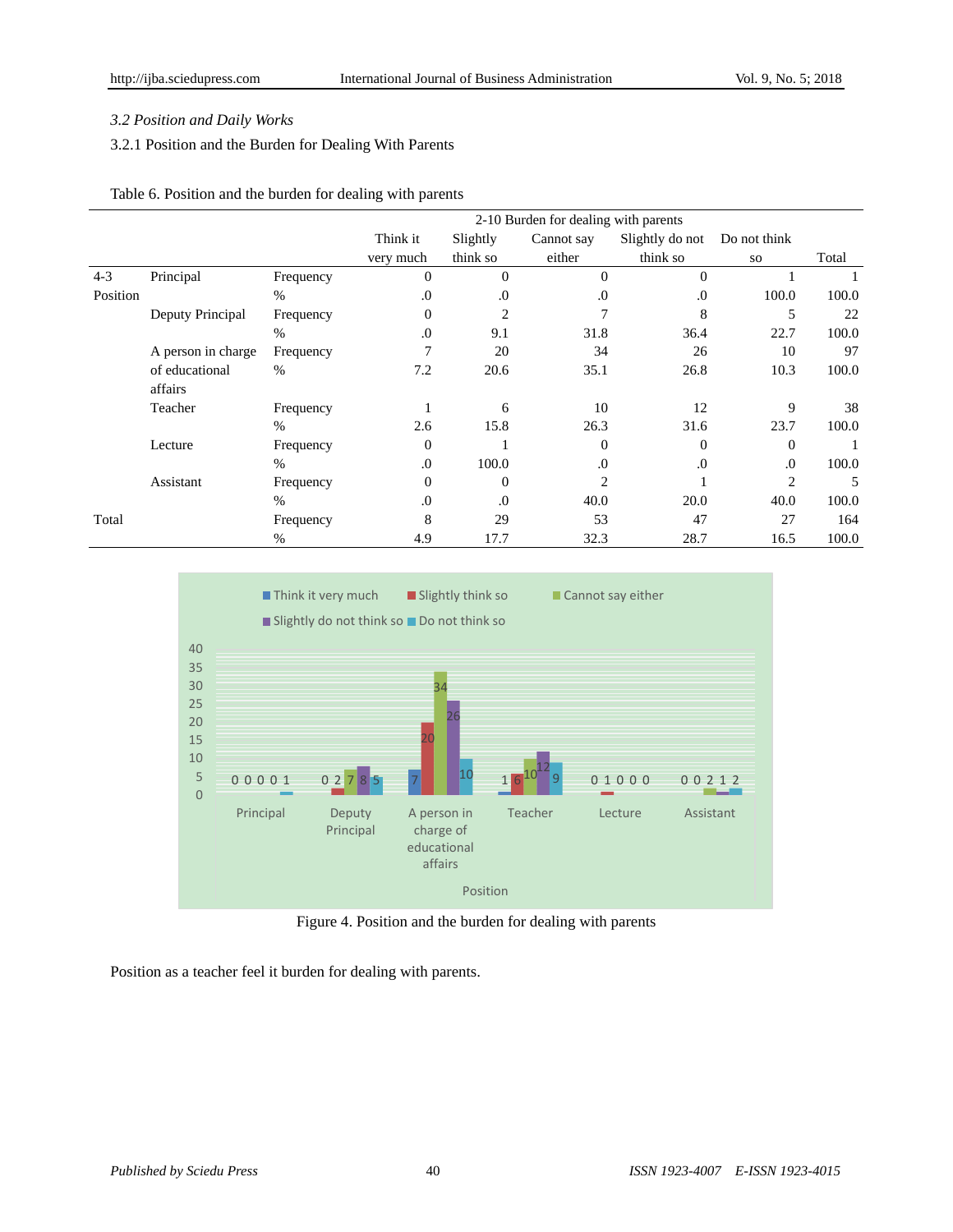## *3.3 Experience Years at the Present School and the Consciousness for the Daily Works*

3.3.1 Experience Years at the Present School and the Burden for Class Management

|          |           |               |           |          | 2-8 Burden for class management |              |          | Total |
|----------|-----------|---------------|-----------|----------|---------------------------------|--------------|----------|-------|
|          |           |               | Think it  | Slightly | Cannot say                      | Slightly do  | Do not   |       |
|          |           |               | very much | think so | either                          | not think so | think so |       |
| $4 - 5$  | Within 1  | Frequency     | 0         |          | $\Omega$                        | 3            |          | 9     |
| Experie  | year      | $\%$          | .0        | 11.1     | $\cdot 0$                       | 33.3         | 55.6     | 100.0 |
| nce      | 1-2 years | Frequency     | $\Omega$  | $\Omega$ | 5                               | 2            |          | 8     |
| years at |           | $\%$          | .0        | $\cdot$  | 62.5                            | 25.0         | 12.5     | 100.0 |
| the      | 3-4 Years | Frequency     | 2         | 3        | 8                               | 6            | 6        | 25    |
| present  |           | $\%$          | 8.0       | 12.0     | 32.0                            | 24.0         | 24.0     | 100.0 |
| school   | 5-9 years | Frequency     | $\Omega$  |          | 10                              | 14           | 6        | 37    |
|          |           | $\frac{0}{0}$ | .0        | 18.9     | 27.0                            | 37.8         | 16.2     | 100.0 |
|          | 10 years  | Frequency     | 5         | 15       | 35                              | 14           | 14       | 83    |
|          | more      | $\frac{0}{0}$ | 6.0       | 18.1     | 42.2                            | 16.9         | 16.9     | 100.0 |
| Total    |           | Frequency     |           | 26       | 58                              | 39           | 32       | 162   |
|          |           | $\%$          | 4.3       | 16.0     | 35.8                            | 24.1         | 19.8     | 100.0 |

Table 7. Experience years at the present school and the burden for class management



Figure 5. Experience years at the present school and the burden for class management

Veteran for more than 10 years feel it burden to manage the class.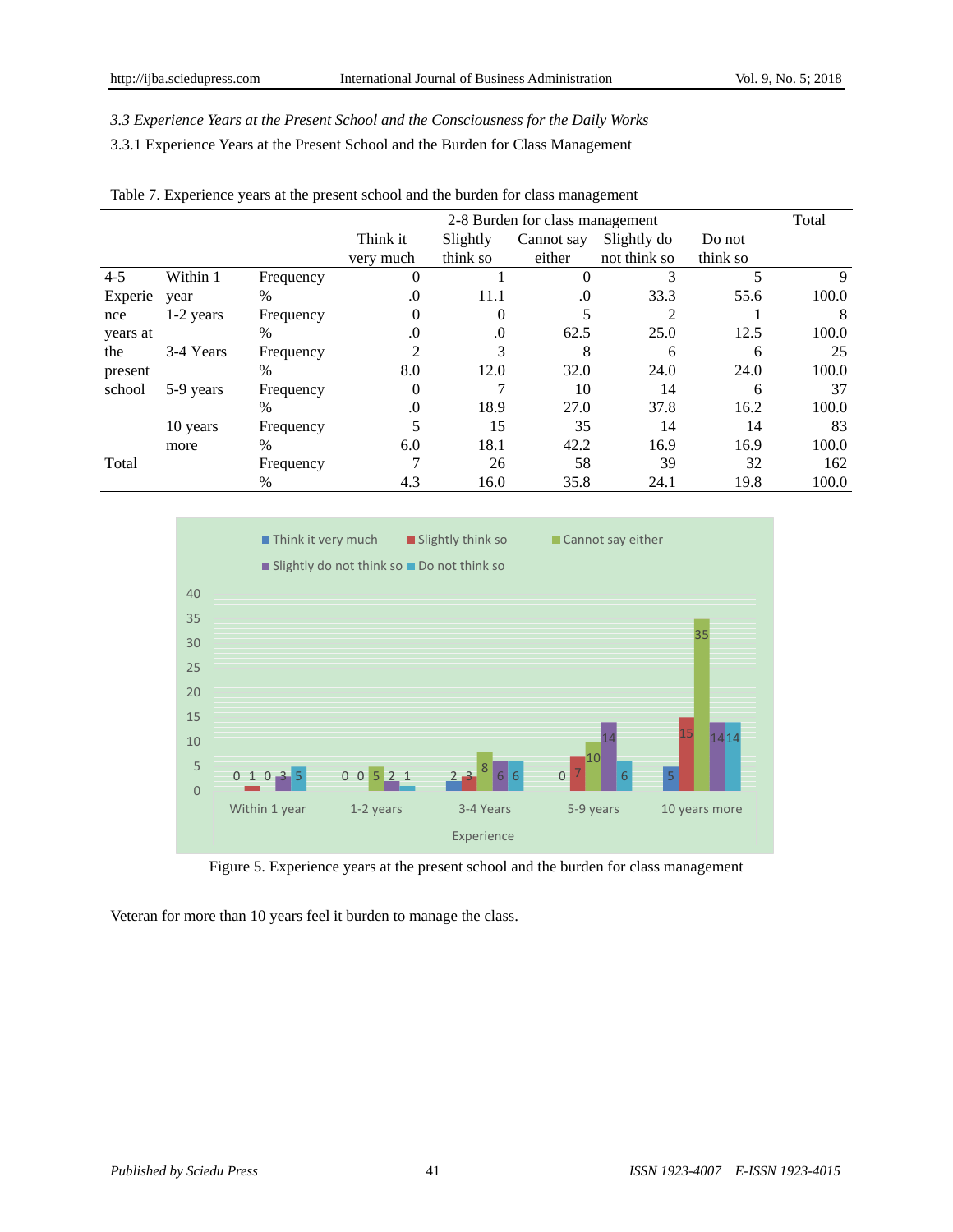## 3.3.2 Experience Years at the Present School and the Burden for Dealing With Parents

| $\%$          |                  |               |           |          | 2-10 Burden for dealing with parents |              |          |       |
|---------------|------------------|---------------|-----------|----------|--------------------------------------|--------------|----------|-------|
|               |                  |               | Think it  | Slightly | Cannot say                           | Slightly do  | Do not   |       |
|               |                  |               | very much | think so | either                               | not think so | think so | Total |
| $4 - 5$       | Within 1         | Frequency     |           |          |                                      |              |          | 10    |
| Experi        | year             | $\frac{0}{0}$ |           | .0       | 10.0                                 | 20.0         | 70.0     | 100.0 |
| ence          | 1-2 years        | Frequency     |           |          |                                      |              |          |       |
| years         |                  | $\%$          | .0        | 25.0     | 25.0                                 | 37.5         | 12.5     | 100.0 |
| at the        | $3-4$            | Frequency     |           | 4        |                                      | 10           | 2        | 25    |
| present Years |                  | $\%$          | 8.0       | 16.0     | 28.0                                 | 40.0         | 8.0      | 100.0 |
|               | school 5-9 years | Frequency     |           | 8        | 10                                   | q            | 8        | 37    |
|               |                  | $\frac{0}{0}$ | 5.4       | 21.6     | 27.0                                 | 24.3         | 21.6     | 100.0 |
|               | 10 years         | Frequency     |           | 15       | 33                                   | 23           | 9        | 84    |
|               | more             | $\frac{0}{0}$ | 4.8       | 17.9     | 39.3                                 | 27.4         | 10.7     | 100.0 |
| Total         |                  | Frequency     | 8         | 29       | 53                                   | 47           | 27       | 164   |
|               |                  | $\%$          | 4.9       | 17.7     | 32.3                                 | 28.7         | 16.5     | 100.0 |



Figure 6. Experience years at the present school and the burden for dealing with parents

Teachers of experience years more than 5 years at the present school feel it burden to deal with parents.

*3.4 Sex and the Consciousness for Guiding the Club Activities*

3.4.1 Sex and the Burden for the Technical Guidance in the Club Activities

|  |  | Table 9. Sex and burden for the technical guidance in the club activities |  |  |
|--|--|---------------------------------------------------------------------------|--|--|
|  |  |                                                                           |  |  |

|            |        |           |               | 3-6 Burden for the technical guidance in the club activities |                                           |              |           |       |  |  |  |
|------------|--------|-----------|---------------|--------------------------------------------------------------|-------------------------------------------|--------------|-----------|-------|--|--|--|
|            |        |           | Think it very | Slightly                                                     | Slightly do<br>Do not think<br>Cannot say |              |           |       |  |  |  |
|            |        |           | much          | think so                                                     | either                                    | not think so | <b>SO</b> |       |  |  |  |
| $4-1$      | Male   | Frequency | 8             | 16                                                           | 37                                        | 19           | 28        | 108   |  |  |  |
| <b>Sex</b> |        | $\%$      | 7.4           | 14.8                                                         | 34.3                                      | 17.6         | 25.9      | 100.0 |  |  |  |
|            | Female | Frequency |               | 18                                                           | 13                                        | 6            |           | 55    |  |  |  |
|            |        | $\%$      | 12.7          | 32.7                                                         | 23.6                                      | 10.9         | 20.0      | 100.0 |  |  |  |
| Total      |        | Frequency | 15            | 34                                                           | 50                                        | 25           | 39        | 163   |  |  |  |
|            |        | %         | 9.2           | 20.9                                                         | 30.7                                      | 15.3         | 23.9      | 100.0 |  |  |  |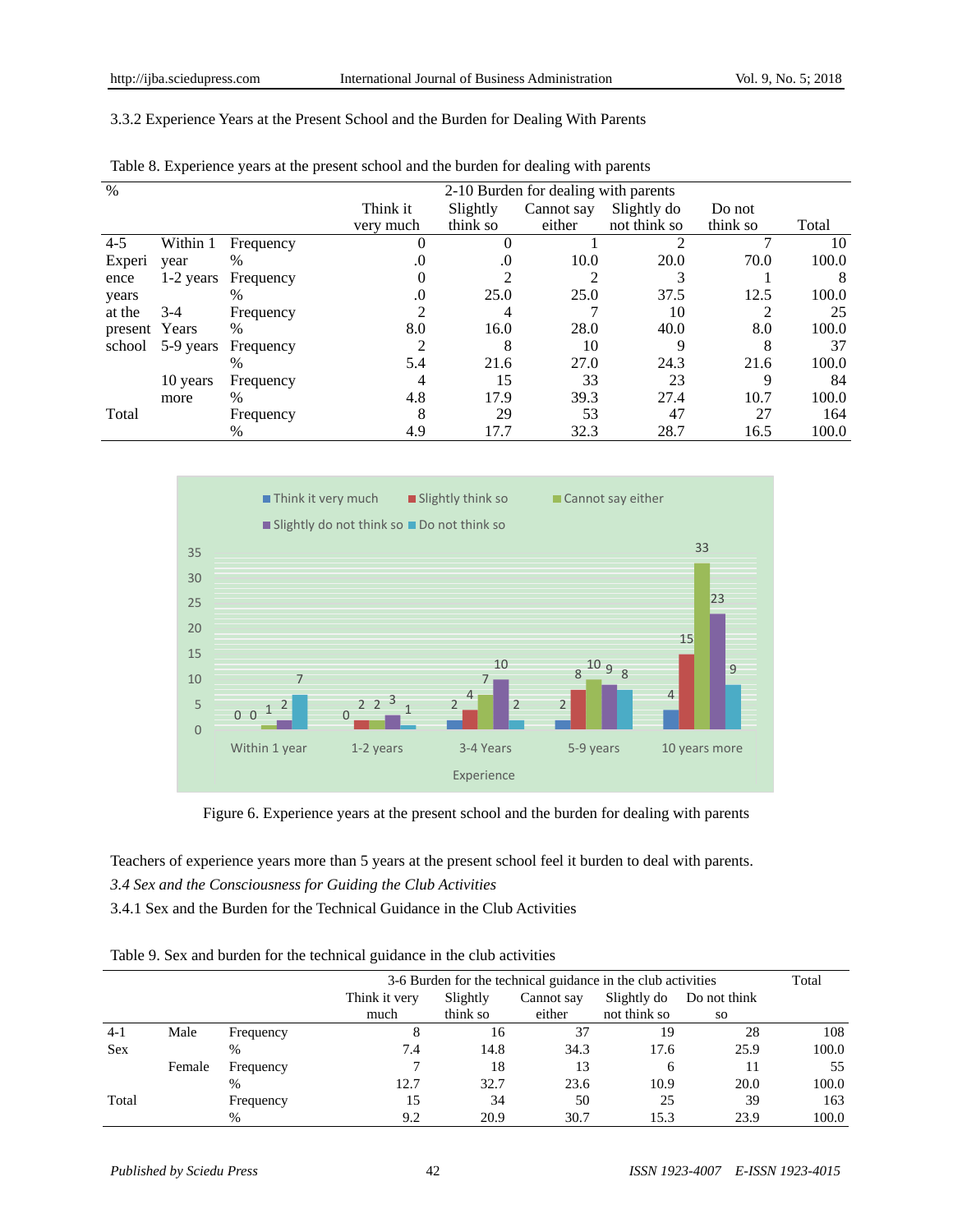

Figure 7. Sex and burden for the technical guidance in the club activities

Female feel more burden than male for the technical guidance in the club activities. 3.4.2 Sex and "Want the Person to Consult With in Guiding the Club Activities"

| Table 10. Sex and "Want the person to consult with in guiding the club activities" |  |  |  |  |  |
|------------------------------------------------------------------------------------|--|--|--|--|--|
|                                                                                    |  |  |  |  |  |

|       |        |           |           | 3-8 Want the person to consult with in guiding the club activities |            |              |          |       |  |  |  |  |
|-------|--------|-----------|-----------|--------------------------------------------------------------------|------------|--------------|----------|-------|--|--|--|--|
|       |        |           | Think it  | Slightly                                                           | Cannot say | Slightly do  | Do not   |       |  |  |  |  |
|       |        |           | very much | think so                                                           | either     | not think so | think so | Total |  |  |  |  |
| $4-1$ | Male   | Frequency | 18        | 19                                                                 | 37         | 16           | 18       | 108   |  |  |  |  |
| Sex   |        | $\%$      | 16.7      | 17.6                                                               | 34.3       | 14.8         | 16.7     | 100.0 |  |  |  |  |
|       | Female | Frequency | 12        | 18                                                                 | 16         |              |          | 56    |  |  |  |  |
|       |        | $\%$      | 21.4      | 32.1                                                               | 28.6       | 8.9          | 8.9      | 100.0 |  |  |  |  |
| Total |        | Frequency | 30        | 37                                                                 | 53         | 21           | 23       | 164   |  |  |  |  |
|       |        | $\%$      | 18.3      | 22.6                                                               | 32.3       | 12.8         | 14.0     | 100.0 |  |  |  |  |



Figure 8. Sex and "Want the person to consult with in guiding the club activities"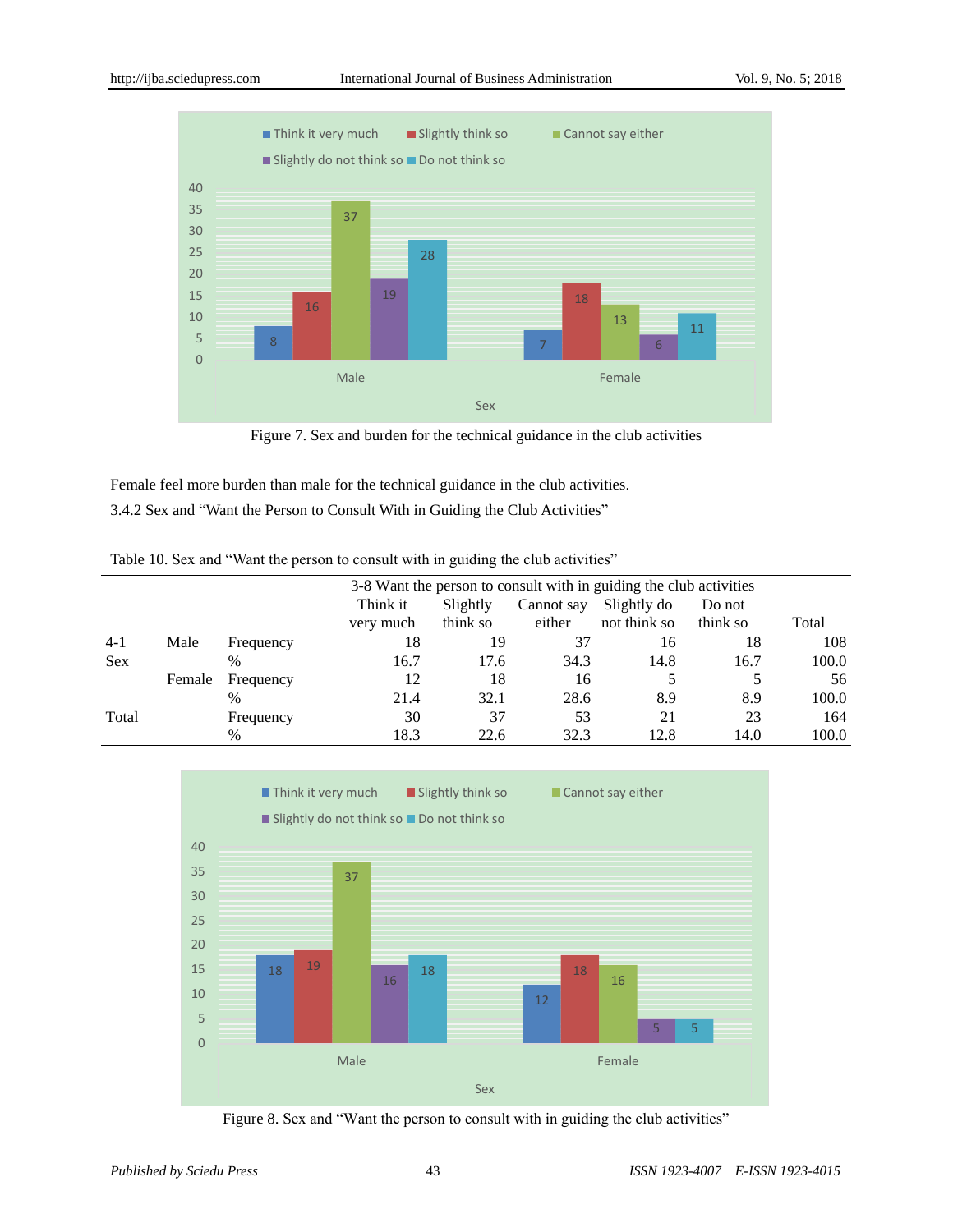Female feels much more than male that she wants the person to consult with in guiding club activities.

*3.5 Age and the Consciousness for Guiding the Club Activities*

3.5.1 Age and "Want the Person to Consult With in Guiding the Club Activities"

|         |           |               |           | 3-8 Want the person to consult with in guiding the club activities |            |              |          |       |  |
|---------|-----------|---------------|-----------|--------------------------------------------------------------------|------------|--------------|----------|-------|--|
|         |           |               | Think it  | Slightly                                                           | Cannot say | Slightly do  | Do not   |       |  |
|         |           |               | very much | think so                                                           | either     | not think so | think so |       |  |
| $4 - 2$ | Under     | Frequency     |           |                                                                    |            |              |          |       |  |
| Age     | 20        | $\%$          | .0        | .0                                                                 | 100.0      | .0           | .0       | 100.0 |  |
|         | 20-29     | Frequency     | 8         | 9                                                                  | 13         | 6            |          | 38    |  |
|         |           | $\%$          | 21.1      | 23.7                                                               | 34.2       | 15.8         | 5.3      | 100.0 |  |
|         | 30-39     | Frequency     | 14        | 6                                                                  | 10         |              |          | 40    |  |
|         |           | $\frac{0}{0}$ | 35.0      | 15.0                                                               | 25.0       | 7.5          | 17.5     | 100.0 |  |
|         | 40-49     | Frequency     | 8         | 15                                                                 | 15         | 4            | 6        | 48    |  |
|         |           | $\%$          | 16.7      | 31.3                                                               | 31.3       | 8.3          | 12.5     | 100.0 |  |
|         | 50-59     | Frequency     | 0         |                                                                    | 11         | 5            | 8        | 31    |  |
|         |           | $\%$          | .0        | 22.6                                                               | 35.5       | 16.1         | 25.8     | 100.0 |  |
|         | More      | Frequency     | $\Omega$  |                                                                    | 3          | 3            | 0        |       |  |
|         | than $60$ | $\%$          | $\Omega$  | 14.3                                                               | 42.9       | 42.9         | $\Omega$ | 100.0 |  |
| Total   |           | Frequency     | 30        | 38                                                                 | 53         | 21           | 23       | 165   |  |
|         |           | $\%$          | 18.2      | 23.0                                                               | 32.1       | 12.7         | 13.9     | 100.0 |  |



Figure 9. Age and "Want the person to consult with in guiding the club activities"

Rather young teachers of  $20<sup>th</sup>$  through  $40<sup>th</sup>$  want the person to consult with in guiding the club activities.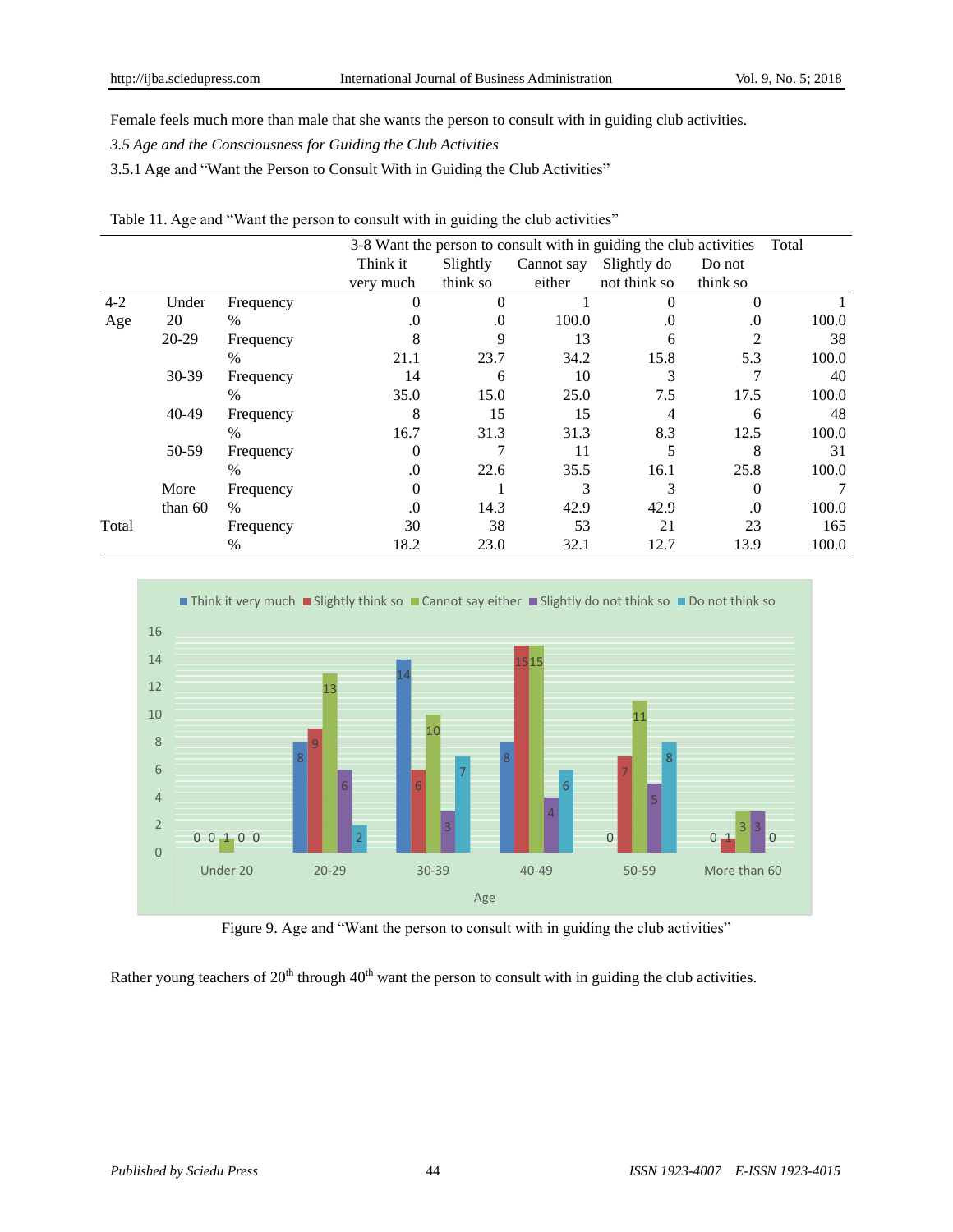### *3.6 Position and the Consciousness for Guiding the Club Activities*

3.6.1 Position and the Burden for the Mental Guidance in the Club Activities

|         |                        |           |                |                | 3-7 Burden for the mental guidance in the club activities |              |                | Total |
|---------|------------------------|-----------|----------------|----------------|-----------------------------------------------------------|--------------|----------------|-------|
|         |                        |           | Think it very  | Slightly       | Cannot say                                                | Slightly do  | Do not think   |       |
|         |                        |           | much           | think so       | either                                                    | not think so | <b>SO</b>      |       |
| $4 - 3$ | Principal              | Frequency | $\Omega$       | $\Omega$       | $\Omega$                                                  | $\Omega$     |                |       |
| Positi  |                        | $\%$      | .0             | .0             | .0                                                        | .0           | 100.0          | 100.0 |
| on      | Deputy Principal       | Frequency | $\Omega$       | 5              | 7                                                         | 5            | 5              | 22    |
|         |                        | $\%$      | .0             | 22.7           | 31.8                                                      | 22.7         | 22.7           | 100.0 |
|         | A person in charge     | Frequency | 17             | 30             | 27                                                        | 10           | 12             | 96    |
|         | of educational affairs | $\%$      | 17.7           | 31.3           | 28.1                                                      | 10.4         | 12.5           | 100.0 |
|         | Teacher                | Frequency | $\overline{c}$ | 16             | 14                                                        | 4            | $\mathfrak{D}$ | 38    |
|         |                        | $\%$      | 5.3            | 42.1           | 36.8                                                      | 10.5         | 5.3            | 100.0 |
|         | Lecture                | Frequency | $\theta$       | $\overline{c}$ | $\Omega$                                                  | $\Omega$     | $\Omega$       | 2     |
|         |                        | $\%$      | .0             | 100.0          | $\Omega$ .                                                | .0           | $\Omega$ .     | 100.0 |
|         | Assistant              | Frequency | 3              | $\Omega$       | 2                                                         |              | $\Omega$       | 6     |
|         |                        | $\%$      | 50.0           | .0             | 33.3                                                      | 16.7         | .0             | 100.0 |
| Total   |                        | Frequency | 22             | 53             | 50                                                        | 20           | 20             | 165   |
|         |                        | %         | 13.3           | 32.1           | 30.3                                                      | 12.1         | 12.1           | 100.0 |

Table 12. Position and the Burden for the mental guidance in the club activities



Figure 10. Position and the burden for the mental guidance in the club activities

Teachers and Lecturers, who are not so high in position, feel it burden for the mental guidance in the club activities.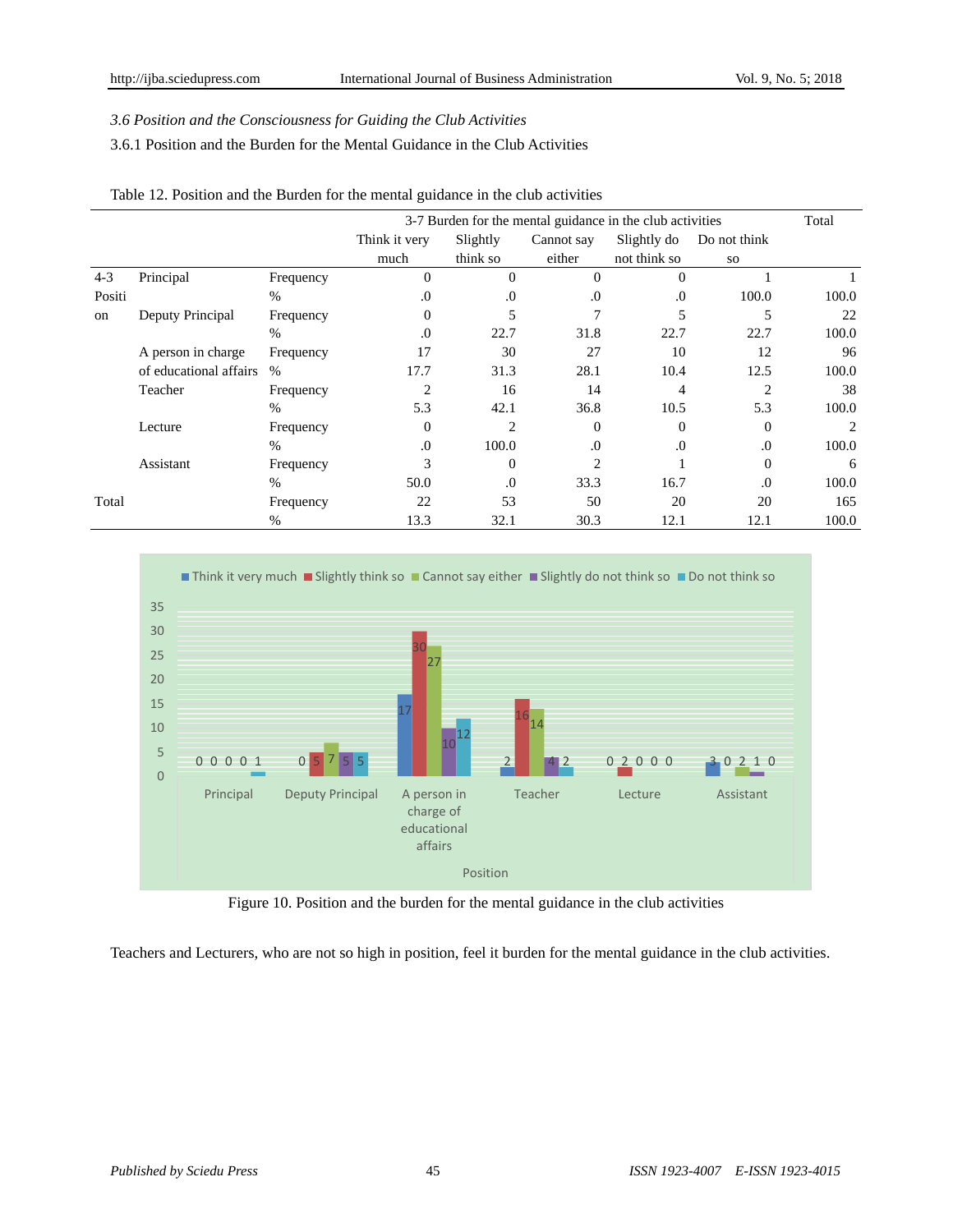### *3.7 Experience Years as a Teacher and the Consciousness for Guiding the Club Activities*

3.7.1 Experience Years as a Teacher and "Want the Person to Consult With in Guiding the Club Activities"

|         |             |               |                |                |                | 3-8 Want the person to consult with in guiding the club activities |                |        |
|---------|-------------|---------------|----------------|----------------|----------------|--------------------------------------------------------------------|----------------|--------|
|         |             |               | Think it       | Slightly       | Cannot         | Slightly do                                                        | Do not think   |        |
|         |             |               | very much      | think so       | say either     | not think so                                                       | SO.            | Total  |
| $4 - 4$ | Within 1    | Frequency     | $\overline{2}$ |                | $\overline{2}$ | 2                                                                  | $\theta$       |        |
| Experi  | year        | %             | 28.6           | 14.3           | 28.6           | 28.6                                                               | .0             | 100.0  |
| ence    | $1-2$ years | Frequency     | 0              | $\overline{2}$ | 3              | 0                                                                  | $\mathfrak{D}$ |        |
| years   |             | $\frac{0}{0}$ | .0             | 28.6           | 42.9           | $\cdot$                                                            | 28.6           | 100.0  |
| as a    | 3-4 years   | Frequency     | 3              | 5              | 8              | $\mathfrak{D}$                                                     |                | 19     |
| teacher |             | $\frac{0}{0}$ | 15.8           | 26.3           | 42.1           | 10.5                                                               | 5.3            | 100.0  |
|         | 5-9 years   | Frequency     | 12             |                | 7              | 4                                                                  |                | 31     |
|         |             | $\frac{0}{0}$ | 38.7           | 22.6           | 22.6           | 12.9                                                               | 3.2            | 100.0  |
|         | 10 years    | Frequency     | 12             | 22             | 34             | 12                                                                 | 19             | 99     |
|         | and more    | $\frac{0}{0}$ | 12.1           | 22.2           | 34.3           | 12.1                                                               | 19.2           | 100.0  |
| Total   |             | Frequency     | 29             | 37             | 54             | 20                                                                 | 23             | 163    |
|         |             | $\%$          | 17.8%          | 22.7%          | 33.1%          | 12.3%                                                              | 14.1%          | 100.0% |





Figure 11. Experience years as a teacher and "Want the person to consult with in guiding the club activities"

Both of the teachers under experience year within 1 year and more than 5 years want the person to consult with in guiding the club activities.

#### **4. Remarks**

In this paper, Non-Parametric Test is applied and exquisite analysis was performed. Followings are the main results. As for Q2 "Consciousness for the daily works" and its related analysis, Null Hypotheses were rejected for 6 cases out of 60. As for Q3" Consciousness for guiding the club activities" and its related analysis, Null Hypotheses were rejected for 5 cases out of 48.

We can observe the following themes from the analysis results.

- / Middle aged teachers maybe very busy and have a burden in many areas.
- / Female teachers may have some handicap in guiding club activities than male.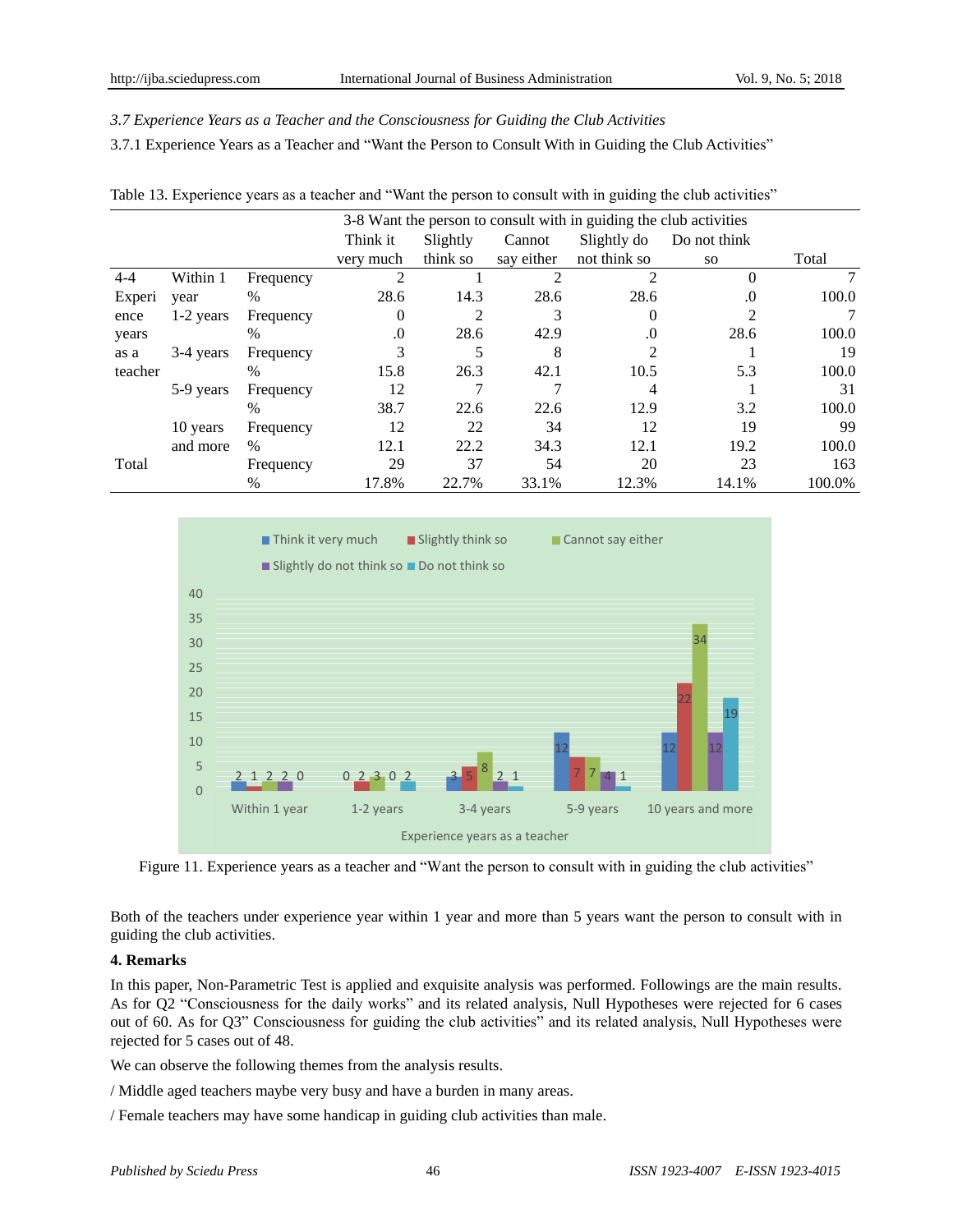/ Young teachers do not have enough experience in everything.

/ Rather young teachers feel it burden in mental guidance.

Thus, sex, age, position, experience as a teacher should be considered in taking measures to cope with the situation, particularly for the Null Hypotheses rejected cases, in the daily works and guiding club activities.

### **5. Conclusion**

High School teachers in Japan are sending very busy days on their daily works including teaching, support for the club activities and deskwork. Among them, they share a lot of time for managing the club actives of students compared with other countries. In that area, professionals can make instruction much better than teachers for the special sports like Judo and Kendo (Japanese fencing) etc. School Social Worker can coordinate the professionals out of school and can help teachers by decreasing their burden on that area. There are few related papers concerning the support of club activities by utilizing the professionals outside. In this paper, a questionnaire investigation was executed to the five High Schools at Miyagi Prefecture in Japan in order to clarify their current condition and their consciousness, and to seek the possibility of utilizing school social worker for their support. Fundamental statistical analysis and Non-Parametric Test Analysis were performed.

In the Non-Parametric Test, followings results were obtained. As for Q2 "Consciousness for the daily works" and its related analysis, Null Hypotheses were rejected for 6 cases out of 60. As for Q3" Consciousness for guiding the club activities" and its related analysis, Null Hypotheses were rejected for 5 cases out of 48.

We could observe the following themes from the analysis results.

/ Middle aged teachers maybe very busy and have a burden in many areas.

/ Female teachers may have some handicap in guiding club activities than male.

/ Young teachers do not have enough experience in everything.

/ Rather young teachers feel it burden in mental guidance.

Thus, sex, age, position, experience as a teacher should be considered in taking measures to cope with the situation, particularly for the Null Hypotheses rejected cases, in the daily works and guiding club activities.

Based upon the results, these suggest that unique/original approach should be executed to the "Club Activities". Teachers' burden may be decreased by utilizing outer specialist in guiding club activities. School Social Worker can coordinate the professionals out of school and can help teachers by decreasing their burden on that area. This suggests the possibility of developing the new activity field for the School Social Worker.

Various cases should be investigated here after.

#### **Acknowledgements**

The authors are grateful to all those who supported us for answering questionnaire investigation

### **References**

- Bennesse Education Research Institute. (2010). The 5th Basic Investigation Report about Instruction for Learning (High School). Retrieved from http://benesse.jp/berd/center/open/report/shidou\_kihon5/kou\_hon/index.html
- Kelly, M.S., Berzin, S.C., Andy, M.A., Shaffer, G., & O'Brien, K. (2010, September). The State of School Social Work: Findings from the National School Social Work Survey. *School Mental Health, 2*(3), 132-141. https://doi.org/10.1007/s12310-010-9034-5
- Konyuba, H. (2011). Analysis on teachers' workload and development of school organization: focusing on the school club activities. *National Institute for Educational Policy Research, 140*, 181-193.
- Yonekawa, K. (2011). The role of school social worker for mental health of a junior high school teacher. Bulletin of Faculty of Literature, Kurume University, 10·11, 7-15.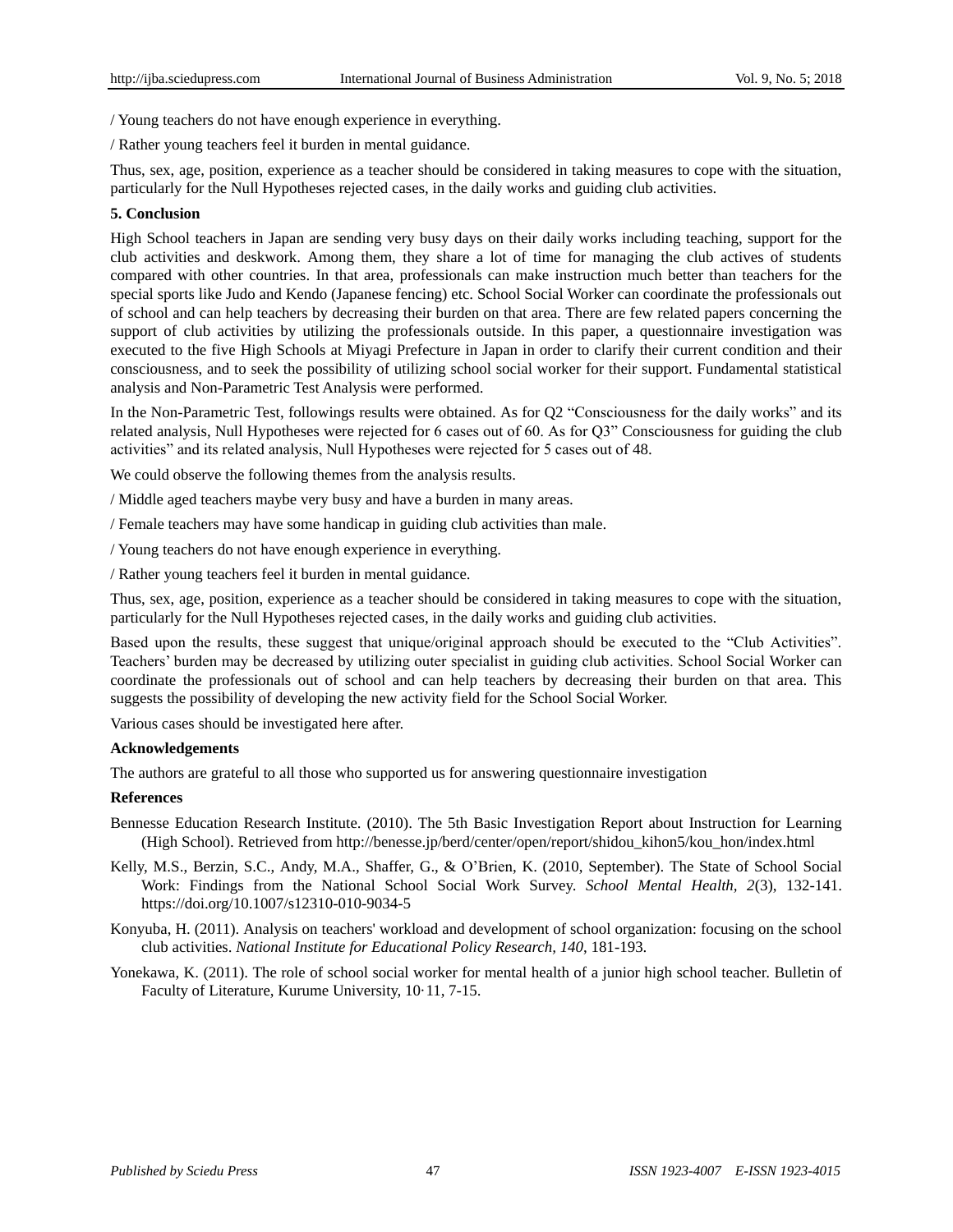### **Appendix: Questionnaire about the Club Activities at High School**

#### 1 Q1-1 ① Private ②Public 2 Q1-2 ① Ordinary course ② Technical course ③ Commercial course ④ Miscellaneous ( ) (**1**) **Select the club you are in charge of.**  $Q1 - 2 - (1)$ Sports club ①Baseball ②Tennis ③Rugby ④Soccer ⑤Track-and-field ⑥Hockey ⑦Archery ⑧Golf ⑨Kyudo (Japanese Archery) ⑩ Horsemanship ⑪ Basketball ⑫ Badminton ⑬Heavy gymnastics ⑭Volleyball ⑮Table tennis ⑯Judo ⑰Kendo ⑱Alpine ⑲Skiing ⑳Swimming ㉑Miscellaneous ( )  $Q1-2-(1)$ Culture club ①Human sciences ②Research section ③Living thing research section ④Chemistry research section ⑤Physics research ⑥Mathematics research ⑦Brass ensemble ⑧Instrumental music ⑨Literature ⑩Shogi (Japanese Chess) ⑪Art ⑫Calligraphy ⑬Railroad research ⑭ESS ⑮Newspaper ⑯Broadcast Department (17)Classic (18)Theater (19)Debating @Photo department @ Radio @ Movie research @ Miscellaneous ( (**2**) Q1-2-(2)-3 **How about the sort of job?** 3 ①Adviser ②Deputy Adviser ① Miscellaneous Q1-2-(2)-4 **Is the club strong enough to participate in the national sport meet?** 4 ①Yes ②Cannot say either ② No Q1-2-(2)-5 **Is the club activity active?** 5 ①Yes ②Cannot say either ③ No Q1-2-(2)-6 **How long a time do you spare for the club activity (Include moving time)** 6 ( ) hours / month

### **1. Q1 Please select the appropriate item in each column**

### **2. Q2 We ask you a consciousness for the daily works**

| Think.<br>much<br>very | il10 htt<br>nk so | `annot-<br>either<br>say | think so<br>11 <sub>0</sub> h<br>d٢<br>not | not<br>think so<br>. )ല |
|------------------------|-------------------|--------------------------|--------------------------------------------|-------------------------|

|    | Feel it burden to teach                                  |                                     |               |  |
|----|----------------------------------------------------------|-------------------------------------|---------------|--|
|    | Feel it burden to prepare for teaching                   | 1 2 3 4 5                           |               |  |
|    | Feel it burden to instruct for learning                  |                                     |               |  |
| 4. | Feel it burden to handle the students' performance       | 1 2 3 4 5                           |               |  |
|    | Feel it burden to guide students                         |                                     | $\mathcal{A}$ |  |
| 6  | Feel it burden to guide club activities                  | 1 2 3 4 5                           |               |  |
|    | Feel it burden to attend conference                      | $1 \quad 2 \quad 3 \quad 4 \quad 5$ |               |  |
| 8. | Feel it burden to manage the class                       | 1 2 3 4 5                           |               |  |
| -9 | Feel it burden to deal with meeting, advance arrangement |                                     |               |  |
|    | Feel it burden to deal with parents                      |                                     |               |  |

#### **3. Q3 We ask you a consciousness for guiding the club activities**

|    | 1. Feel worthwhile to guide club activities.                                                | 1 2 3 4 5           |   |     |  |
|----|---------------------------------------------------------------------------------------------|---------------------|---|-----|--|
| 2. | It is better for the professionals to guide club activities.                                |                     | 3 | 4 5 |  |
|    | 3. I do not know the club field precisely that I take charge of.                            | 2 3                 |   | 4 5 |  |
|    | 4. I cannot share enough time to prepare for teaching because of the workload for 1 2 3 4 5 |                     |   |     |  |
|    | the guidance of club activities.                                                            |                     |   |     |  |
|    | 5. Quite tired because of the activity on holiday.                                          | $1 \t2 \t3 \t4 \t5$ |   |     |  |
| 6. | Have a hard time for the technical guidance.                                                | 1 2 3 4 5           |   |     |  |
| 7. | Have a hard time for the mental guidance.                                                   | 2 3 4 5             |   |     |  |
| 8. | Want to have a person to consult with in guiding club activities.                           |                     |   |     |  |